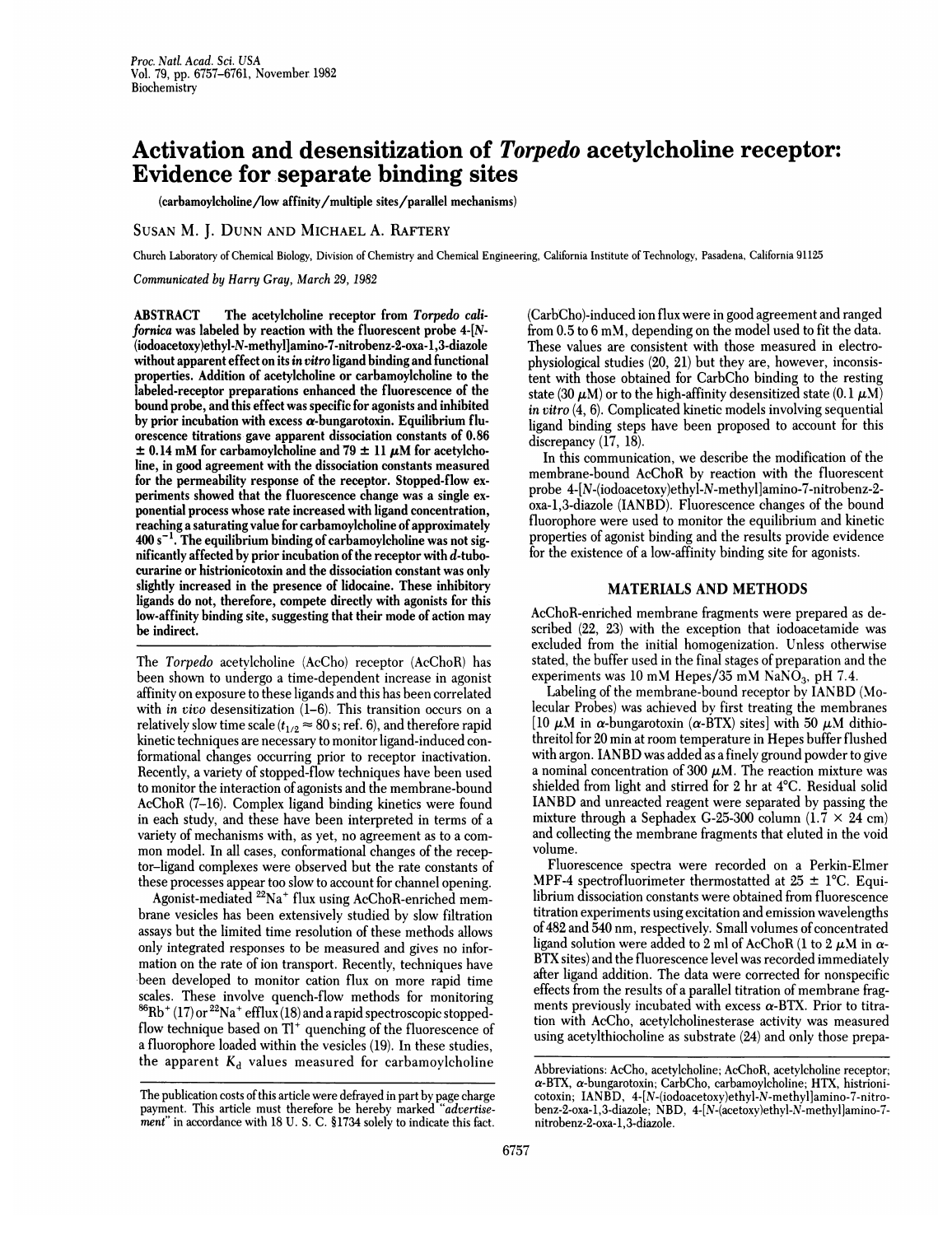rations that were devoid of esterase activity were used.

Kinetic data were obtained by using the stopped-flow instrumentation and data collection systems described in refs. 16 and 25.

At high ligand concentrations, the rate of the signal change was so fast that a significant fraction of the process was complete within the instrument dead time (approximately 2 ms). To reduce the inevitable artifacts introduced by this effect into the rate constants derived from the data-fitting procedures, it was occasionally necessary to fix the value of  $A_1$ , the signal amplitude (as defined in ref. 16), during the fitting procedure using the observed amplitude at saturating concentrations of ligand.

The kinetics of agonist-mediated cation flux for control and 4-[N-(acetoxy)ethyl-N-methyl]amino-7-nitrobenz-2- oxa-1,3-diazole (NBD)-labeled membrane preparations were measured by loading the vesicles with the fluorescent probe 8-aminonaphthalene-1,3,6-trisulfonic acid (Chemical Services) and monitoring the kinetics of  $Tl^+$  translocation by the stopped-flow method described in ref. 19.

# **RESULTS**

Spectral Properties of the NBD-Labeled AcChoR. After reduction of the AcChoR-enriched membrane fragments by low concentrations of dithiothreitol, reaction with the sulfydryl-selective alkylating reagent IANBD gave <sup>a</sup> highly fluorescent receptor preparation having broad fluorescence maxima for excitation at 480 nm and emission at 535 nm, which are characteristic of the properties of the bound fluorophore NBD (26, 27). Addition of CarbCho or AcCho led to a fluorescence enhancement that was saturable at high ligand concentrations. This was completely abolished by prior incubation of the receptor with  $\alpha$ -BTX, showing that it was specific for the AcChoR. Preliminary studies of NBD labeling of the membrane-bound receptor showed that specific fluorescence labeling could be achieved even in the absence of dithiothreitol reduction. The results, however, were variable and reproducibility was achieved by introducing the reduction step.

Effect of NBD Labeling on the Properties of the AcChoR. A major problem with the use of fluorescent probes to monitor the ligand binding properties of the AcChoR is that introduction of the probe may lead to perturbation of function. The ability of the NBD-labeled preparation to mediate cation flux was therefore studied by a quantitative rapid kinetic assay (19). Representative Tl<sup>+</sup> flux traces obtained for control and labeled AcChoR preparations using a CarbCho concentration of 0.1 mM are shown in Fig. 1. The labeling procedures apparently did not affect the cation flux properties of the receptor and the labeled preparation displayed the expected pharmacological response in that the agonist-induced enhancement of the rate of  $Tl^+$ transport was completely blocked by prior incubation of the receptor preparation with histrionicotoxin (HTX) (Fig. 1B). NBD labeling also did not affect either the dissociation constants for  $[3H]$ HTX or  $[3H]$ CarbCho binding or the number of high-affinity binding sites for these ligands. All these results indicate that the labeled preparations retain their characteristic ligand binding and functional properties.

Equilibrium Binding of Agonists to the NBD-Labeled AcChoR. After alkali extraction and NBD-labeling of the receptor-enriched membrane fragments, the preparations were frequently found to be devoid of acetylcholinesterase activity. Equilibrium fluorescence titrations with AcCho could therefore be carried out in the absence of added esterase inhibitors, which interfered with the binding of or the fluorescence changes induced by agonists (or both).

Addition of AcCho led to a concentration-dependent increase in fluorescence that could be fitted with precision by a simple



FIG. 1. Kinetics of CarbCho-induced  $T1^+$  flux of control (A) and NBD-labeled AcChoR (B). 8-Aminonaphthalene-1,3,6-trisulfonic acidloaded vesicles were mixed with 100  $\mu$ M CarbCho and 17 mM Tl<sup>+</sup> (final concentrations after mixing). The best-fit kinetic parameters were: control,  $k_1 = 15.7 \text{ s}^{-1}$  and  $A_1 = 412 \text{ mV}$ ; NBD labeled,  $k_1 = 22.0 \text{ s}^{-1}$ and  $A_1 = 420$  mV. The upper trace in B was recorded after mixing 100  $\mu$ M CarbCho with NBD-labeled AcChoR previously incubated with 10  $\mu$ M HTX.

binding process characterized by an apparent  $K_d$  of 88  $\pm$  2  $\mu$ M (Fig.  $2\overline{A}$ ). The Hill coefficient, *n*, calculated from these data  $(28)$  was  $0.95 \pm 0.11$ , emphasizing noncooperative ligand binding and clear deviation from the cooperative two-ligand binding mechanism that is frequently invoked to describe the dose dependency of conductance changes measured in electrophysiological experiments (see ref. 29) (Fig. 2A).

Similar simple binding curves were obtained using CarbCho as ligand and the results in Fig. 2B show that the apparent  $K_d$ for CarbCho is about 0.96 mM ( $n = 0.99$ ). The  $K_d$  values measured by equilibrium titration of NBD-labeled preparations are in good agreement with the effective dissociation constants measured by  $Tl^+$  flux experiments (refs. 19, 30; unpublished work) and these values compared in Table 1.

Effects of HTX, d-Tubocurarine, and Lidocaine. The ligand-induced enhancement of the fluorescence of the NBDlabeled AcChoR was agonist specific since the fluorescence level was unaltered by HTX, by the antagonist  $d$ -tubocurarine, and by lidocaine, a local anesthetic, even when these ligands were added in concentrations considerably in excess of their known affinities for the receptor. Prior incubation of the AcChoR with an excess of any of these ligands also had no dramatic effect on the binding of CarbCho, either with respect to the measured  $K_d$  (Table 2) or the magnitude of the observed fluorescence enhancement. Only lidocaine was found to cause a slight (approximately 2-fold) increase in  $K_d$ ; this effect is shown in Fig. 2B.

Kinetics of Agonist Binding to NBD-Labeled AcChoR. When either CarbCho or AcCho was rapidly mixed with the NBD-labeled AcChoR, the resultant signal change appeared to be a single exponential process and was completely blocked by prior incubation with excess  $\alpha$ -BTX, as shown for the binding of  $1 \text{ mM}$ AcCho in Fig. 3. Both the rate and amplitude of the CarbChoinduced signal change increased with the concentration of agonist and showed saturation. The concentration dependence of the amplitude paralleled the changes measured in equilibrium titrations, and the data could be fit by a simple binding process with a  $K_d$  of 0.73 mM (Fig. 4A). The rate also increased hyperbolically with CarbCho concentration and had limiting val-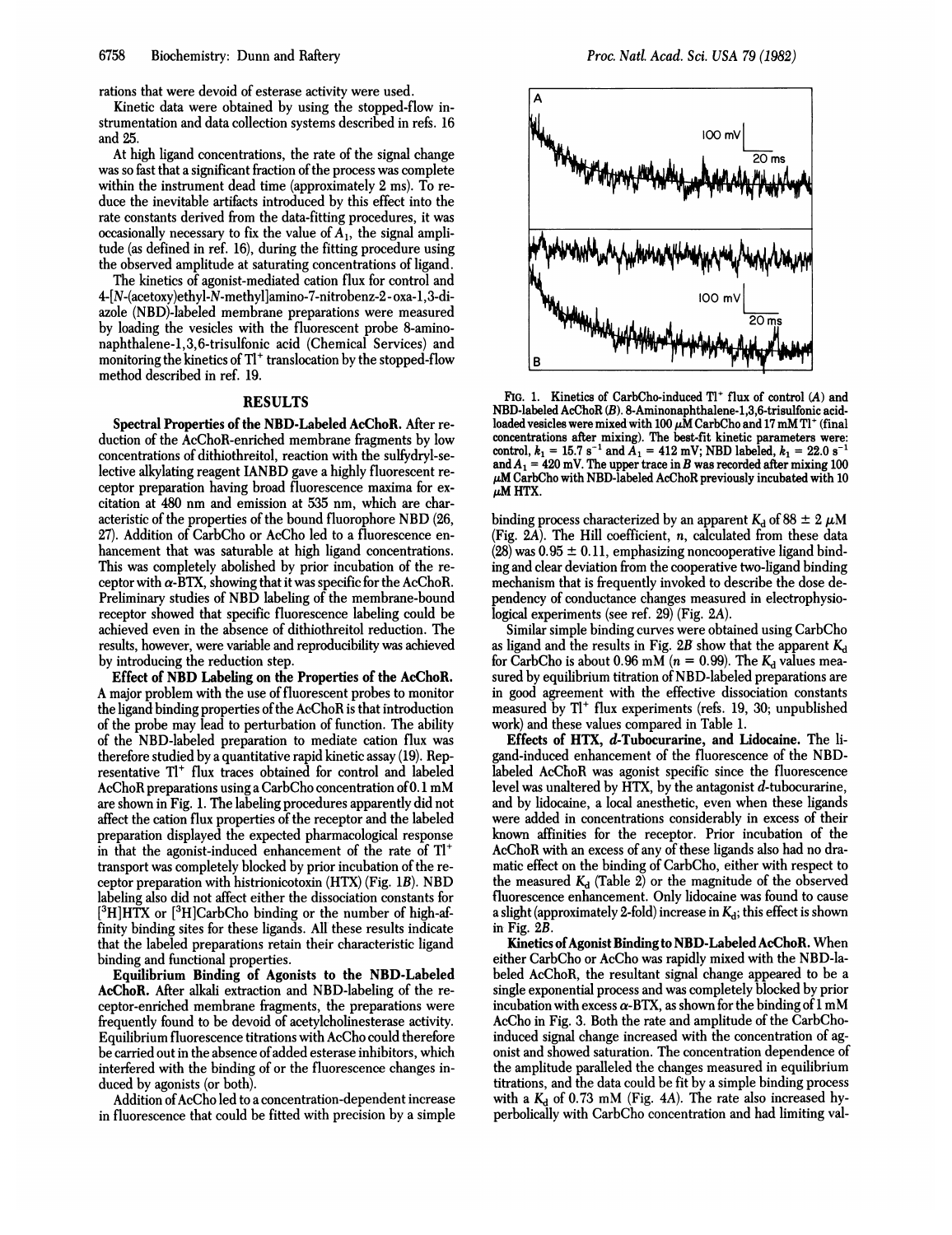

FIG. 2. Fluorescence titration of NBD-labeled AcChoR by agonists. (A) AcCho.  $\frac{1}{100}$ , Best-fit line to the simple binding isotherm F1  $-$ , Best-fit line to the simple binding isotherm  $\overline{F1}$  $=F_0[L]/(K_d+[L])$ , where  $F1$  and  $F_0$  are the observed and equilibrium fluorescence levels;  $F_0 = 74.0 \pm 0.4$  and  $K_d = 88 \pm 2 \ \mu \text{M}_{\text{g}}$  ---, Fit to the two-ligand binding mechanism  $F1 = F_0/(1 + K_d/L)^2$  with  $F_0 =$ 63.9  $\pm$  0.3 and  $K_d = 2\overline{3} \pm 1 \mu M$ . (B) CarbCho. ——, Curve calculated by assuming  $F1 = F_0[L]/(K_d + [L])$  and using the best-fit parameters  $F_0 = 103.8 \pm 0.9$  and  $K_d = 0.96 \pm 0.02$  mM. ---, Fluorescence titration after incubation of AcChoR with 20 mM lidocaine. Best-fit parameters were  $F_0 = 102.7 \pm 1.8$  and  $K_d = 1.78 \pm 0.04$  mM.

ues at zero and high concentrations of 83  $s^{-1}$  (extrapolated) and  $317 s^{-1}$ , respectively (Fig. 4B).

#### DISCUSSION

One conceptual problem in the study of the AcChoR has been the frequent lack of agreement between the apparent dissociation constants describing agonist-mediated permeability responses and those measured in direct ligand binding experi-

Table 1. Comparison of apparent  $K_d$  values for agonist binding obtained by fluorescence titration and by cation flux experiments

| ----------------- |                                   |                            |             |  |
|-------------------|-----------------------------------|----------------------------|-------------|--|
| Ligand            | Apparent $K_d$                    |                            |             |  |
|                   | Binding to NBD-<br>labeled AcChoR | $T1^+$ influx              | Ref.        |  |
| AcCho             | $79.2 \pm 11.4 \mu M$             | 44 $\mu$ M*                | 30          |  |
|                   |                                   | 140 $\mu$ M                | Unpublished |  |
| CarbCho           | $0.86 \pm 0.14$ mM                | $5 \text{ mM}$             | 19          |  |
|                   |                                   | $1 \text{ mM}^*$           | 19          |  |
|                   |                                   | $0.5 \text{ }\mathrm{mM*}$ | 30          |  |

\* Data were fit by a model that assumed that binding of two ligand molecules was required for channel activation  $[k_{app} = k_{max}/(1 +$  $K_{\rm d}$ /L)<sup>2</sup>].

Table 2. Effects of previous incubation of NBD-labeled membrane fragments with cholinergic ligands on apparent  $K_d$  for CarbCho binding

| Ligand                      | $K_{\rm d}$ , mM |  |
|-----------------------------|------------------|--|
| None                        | $0.80 \pm 0.19$  |  |
| d-Tubocurarine (10 $\mu$ M) | $0.85 \pm 0.20$  |  |
| HTX $(12.5 \mu M)$          | $0.98 \pm 0.04$  |  |
| Lidocaine (20 mM)           | $2.2 \pm 0.4$    |  |

ments. This has led to proposals of complex kinetic mechanisms involving sequential ligand binding steps and many different receptor conformations having different affinities for agonists (17, 18). The results presented here for the binding of CarbCho and AcCho to NBD-labeled preparations from Torpedo electroplax suggest the existence of a low-affinity binding site for agonists for which the measured equilibrium constants are in agreement with the dependence on the concentration of agonist measured in rapid in vitro ion flux experiments using Torpedo (refs. 18, 19, and 30; unpublished work) or Electrophorus (17) AcChoR and in electrophysiological studies using the frog neuromuscular junction (20, 21).

These results appear to contradict the demonstration that, in intact BC3H-1 cells, good correlation exists between an agonist-induced affinity change of the AcChoR and both the activation and desensitization responses (31, 32). For this species, the results reported suggest that occupation of one binding site by agonist leads to both functional responses.

Affinity labeling techniques have previously shown that an agonist binding site is located on the receptor subunit of  $M_r$ .  $\approx$ 40,000 (33–37) and it is generally assumed that binding of agonist to this site leads to channel activation. However, the recent finding that all four subunits  $(M_r 40,000, 50,000, 60,000,$ and 65,000) have extensive sequence homology (38) supports the hypothesis that multiple binding sites of different affinities and perhaps different functional properties may coexist. Such a possibility is further supported by the observations that the affinity label 4-azido-2-nitrobenzyltrimethylammonium fluoroborate (39) and the photoaffinity label (3-azidopyridinium)- 1, 10-diiododecane (40) labeled other receptor subunits in addition to that of  $M_r$  40,000. It is not therefore unreasonable to consider that functional properties of the AcChoR such as channel activation and desensitization may be the results of parallel rather than sequential ligand binding pathways for the Torpedo system.

The equilibrium fluorescence titration data show that the binding of AcCho or Carb has a simple hyperbolic dependence on concentration and thus provide no evidence for multiple lowaffinity binding sites. Electrophysiological studies of the dose dependence of conductance changes of Electrophorus elec-



FIG. 3. Kinetics of AcCho binding to NBD-labeled AcChoR. Membrane fragments (1 to 2  $\mu$ M in  $\alpha$ -BTX sites) were mixed with 1 mM AcCho before (upper trace) or after (lower trace) incubation with 3  $\mu\text{M}$  $\alpha$ -BTX for 30 min. ——, Curve calculated by using the best-fit param-<br>eters  $k_1 = 47.5 \text{ s}^{-1}$  and  $A_1 = 302 \text{ mV}$ .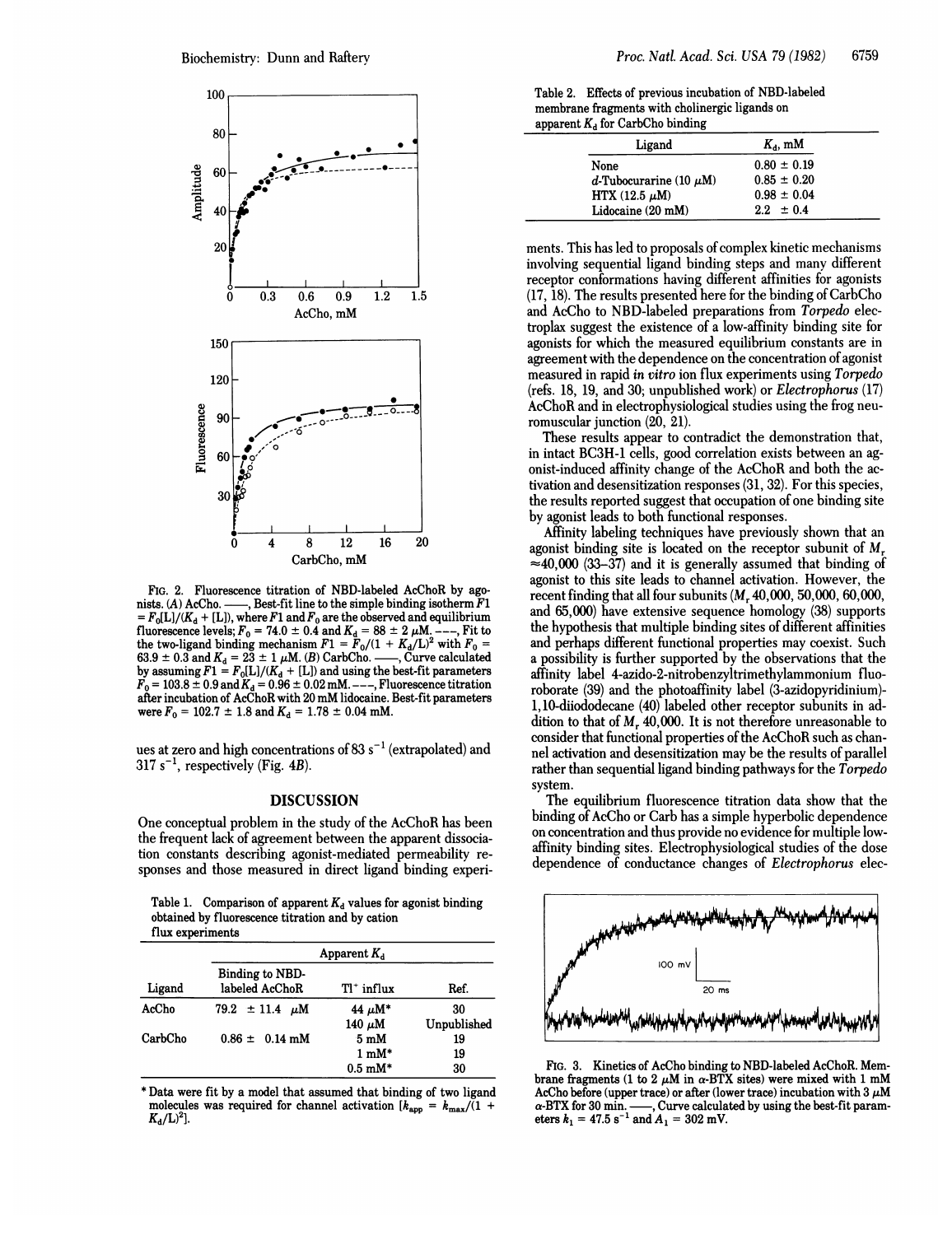

FIG. 4. Effect of CarbCho concentration on kinetics of binding to NBD-labeled AcChoR. Each point represents mean ± SD of at least four determinations. (A) Effect of CarbCho concentration on the amplitude of the signal change. --, Best-fit line to the equation  $F1 = F_0[L]/(K_d + [L])$ , where  $F_0 = 278.8 \pm 0.5$  (arbitrary units) and  $K_d = 0.73 \pm 0.01$  mM. (B) Effect of CarbCho concentration on apparent rate constant. Data were fitted to the mechanism shown in Eq. 1. —–, Curve calculated by using the parameters  $K_1 = 12.6 \pm 0.1$  mM;  $k_2 = 317 \pm 1$  s<sup>-1</sup> and  $k_{-2} = 82.6 \pm 0.5$  $s^{-1}$ 

troplaque and muscle endplates have suggested that the channels usually open only when the receptor has two ligands bound (21, 29, 41, 42). Although the fluorescence data do not conform to the predictions of a sequential cooperative two-ligand binding mechanism, other more-complicated models involving two ligand-binding steps may be found to describe adequately the observed behavior. Another possibility is that if, as is likely, the observed signal change arises not from channel opening but rather from a conformational change preceding activation, the response itself may display cooperativity that is not necessarily the consequence of cooperativity in ligand binding. In this respect, it should be noted that the observed low-affinity binding also occurs under equilibrium conditions when, presumably, the receptor is desensitized and thus channel opening is unlikelv.

The equilibrium binding of CarbCho to the low-affinity site was unaffected by prior incubation of the receptor with either the antagonist, d-tubocurarine, or HTX and was only slightly perturbed by the presence of lidocaine. It has previously been proposed that the blocking action by HTX (43, 44) and local anesthetics (45) may be due to a direct block of the open channel when the receptor is in its conducting state. The binding of agonists to a receptor site responsible for activation may therefore be insulated from such an action. d-Tubocurarine does not compete for the low-affinity site for agonist because it neither itself affected the fluorescence of NBD-labeled AcChoR nor inhibited the binding of CarbCho, suggesting that the effect of antagonists may be indirect, possibly due partially to a direct block of the open channel as previously suggested (46).

Stopped-flow fluorescence experiments showed that the signal change accompanying the binding of CarbCho or AcCho to the NBD-labeled AcChoR is an apparently first-order process occurring on a rapid time scale. The concentration dependence of the amplitude paralleled that measured in equilibrium titrations, indicating not only that no unobservably fast process was occurring but also that desensitization, which is unlikely to occur within the time of the kinetic experiments, does not affect the equilibrium constant for binding to this site. The rate of the signal change also had a hyperbolic dependence on ligand concentration and, thus, the process cannot be attributed to a bimolecular step but rather is likely to reflect a conformational change of the receptor-ligand complex. The nonlinear regression fitting of the data to a simple binding mechanism

$$
R + L \xrightarrow{K_1} RL \xleftarrow{k_2} R * L,
$$
 [1]

where  $k_{app} = k_{-2} + k_2[L]/(K_1 + [L])$ , is shown in Fig. 4B. It should, however, be noted that this mechanism does not adequately account for the data because the overall dissociation constant obtained from the fit of the amplitude (0.73 mM) and calculated from the rate data ( $k_1k_2 = 3.3$  mM) are inconsistent. The true binding mechanism therefore must be more complicated, but a simplistic representation of the conformational  $change(s)$  may be considered [assuming that the isomerization(s) and not the binding step(s) is rate limiting] as

$$
\beta = R*L, \qquad [2]
$$

where the fraction of R\*L at equilibrium (y) is given by  $\beta/(\beta)$  $+ \alpha$ ) which, for CarbCho is approximately 0.77. The rate constants  $\beta$  and  $\alpha$  for CarbCho as agonist are approximately 317 s<sup>-1</sup> and 83  $s^{-1}$ , respectively, yielding an apparent rate constant of about 400 s<sup>-1</sup> at saturating ligand concentration ( $t_{1/2} = 1.7$  ms). This rate is considerably faster than the isomerization rate constants previously measured in rapid kinetic experiments (7-15, 25) and is indeed in the range that might be expected for a ratelimiting step in the process of activation of the population of channels present in the membrane vesicle preparations.

The above simplified scheme has previously been invoked to explain the results of electrophysiological experiments in which a variety of techniques were used  $(29, 47, 48)$ . In these cases. R\*L would denote the open channel form of the receptor and y would be a measure of the efficacy of an agonist to activate the channel. Although this scheme empirically describes the present fluorescence data, it is unlikely that R\*L in this case can be equated with the open channel state since the appearance of this receptor conformation is unaffected by desensitization.

In summary, the results provide evidence for the existence of a low-affinity agonist binding site that is likely to be directly involved in channel activation because (*i*) its affinity for agonists is closely correlated with the apparent dissociation constants measured for the permeability response and (ii) the rate constants for ligand binding to the site are sufficiently high that they are consistent with the rapidity of conductance changes measured in vivo. The low-affinity site exists under equilibrium conditions and this suggests that desensitization and activation